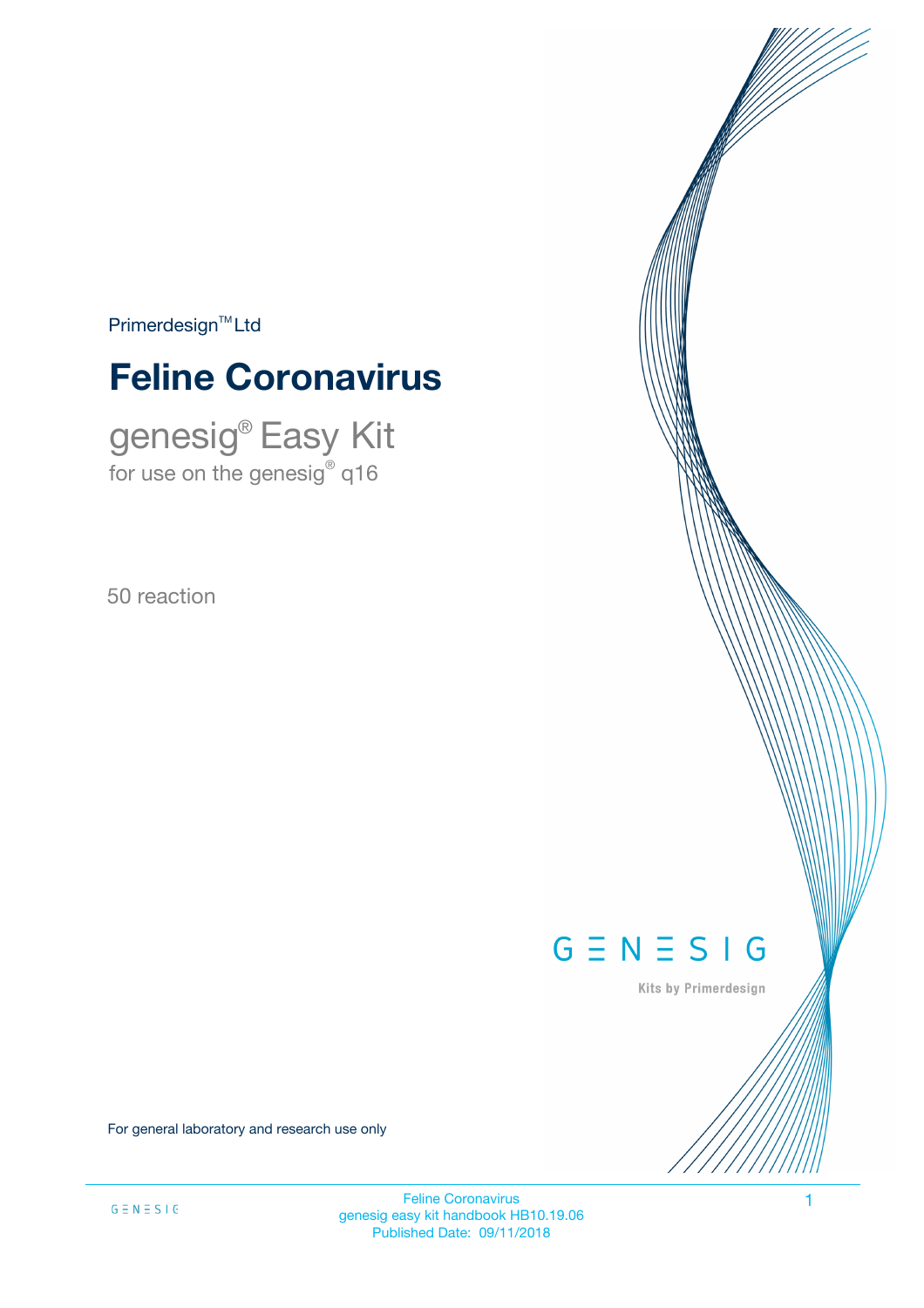# genesig® Easy: at a glance guide

#### **For each RNA test**

| Component                | <b>Volume</b>  | Lab-in-a-box pipette |  |
|--------------------------|----------------|----------------------|--|
| FCoV primer/probe mix    | 5 <sub>µ</sub> |                      |  |
| Your RNA sample          | 5 <sub>µ</sub> |                      |  |
| oasig OneStep Master Mix | 10 µl          |                      |  |

#### **For each positive control**

| Component                 | Volume         | Lab-in-a-box pipette |  |
|---------------------------|----------------|----------------------|--|
| FCoV primer/probe mix     | 5 <sub>µ</sub> |                      |  |
| Positive control template | 5 <sub>µ</sub> |                      |  |
| oasig OneStep Master Mix  | 10 µl          |                      |  |

#### **For each negative control**

| Component                | <b>Volume</b>  | Lab-in-a-box pipette |   |
|--------------------------|----------------|----------------------|---|
| FCoV primer/probe mix    | 5 <sub>µ</sub> |                      |   |
| Water                    | 5 <sub>µ</sub> |                      | 8 |
| oasig OneStep Master Mix | $10 \mu$       |                      |   |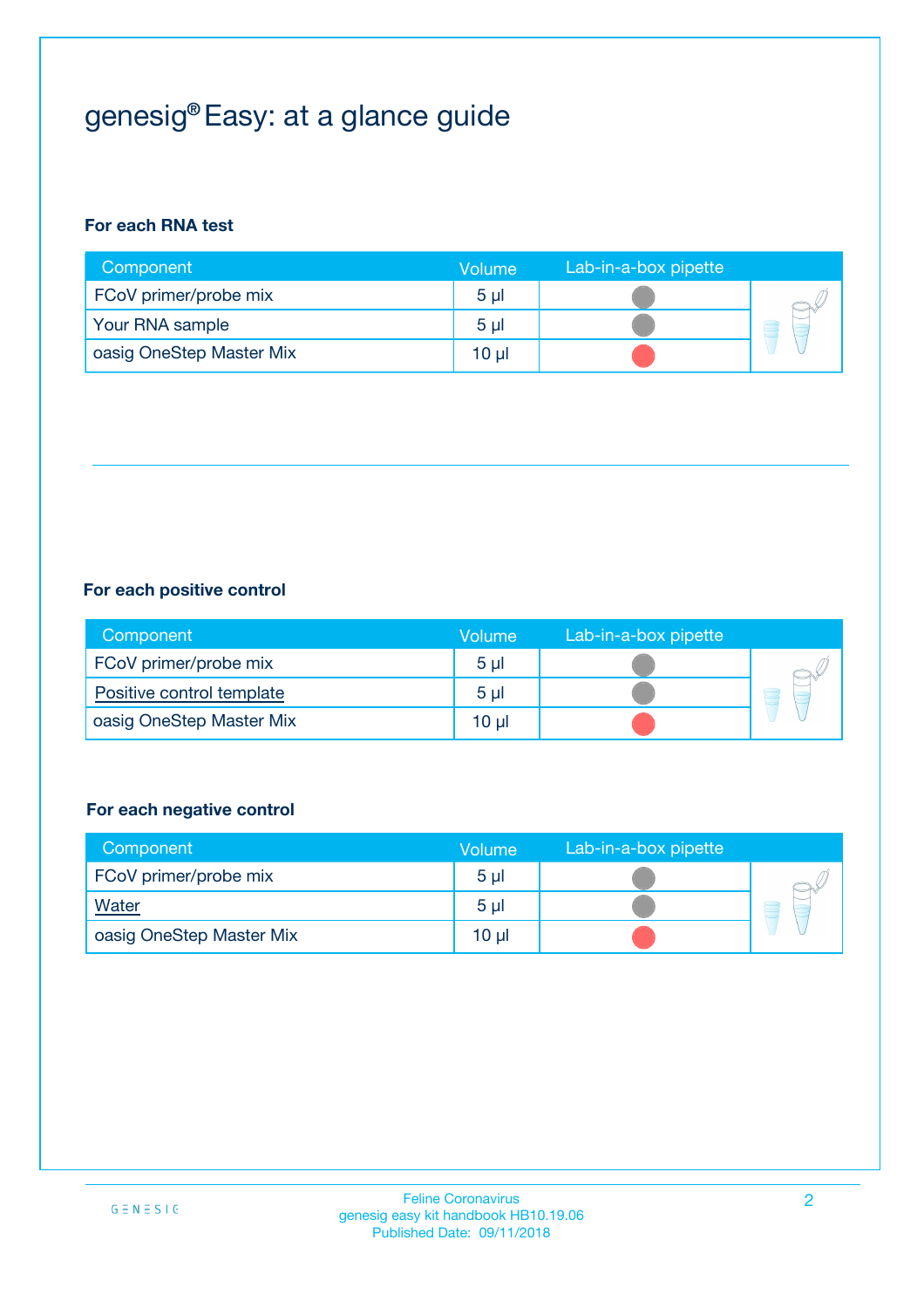## Kit Contents



## Reagents and equipment to be supplied by the user

#### **genesig® q16 instrument**

#### **genesig® Easy Extraction Kit**

This kit is designed to work well with all processes that yield high quality RNA and DNA but the genesig Easy extraction method is recommended for ease of use.

#### **genesig® Lab-In-A-Box**

The genesig Lab-In-A-Box contains all of the pipettes, tips and racks that you will need to use a genesig Easy kit. Alternatively if you already have these components and equipment these can be used instead.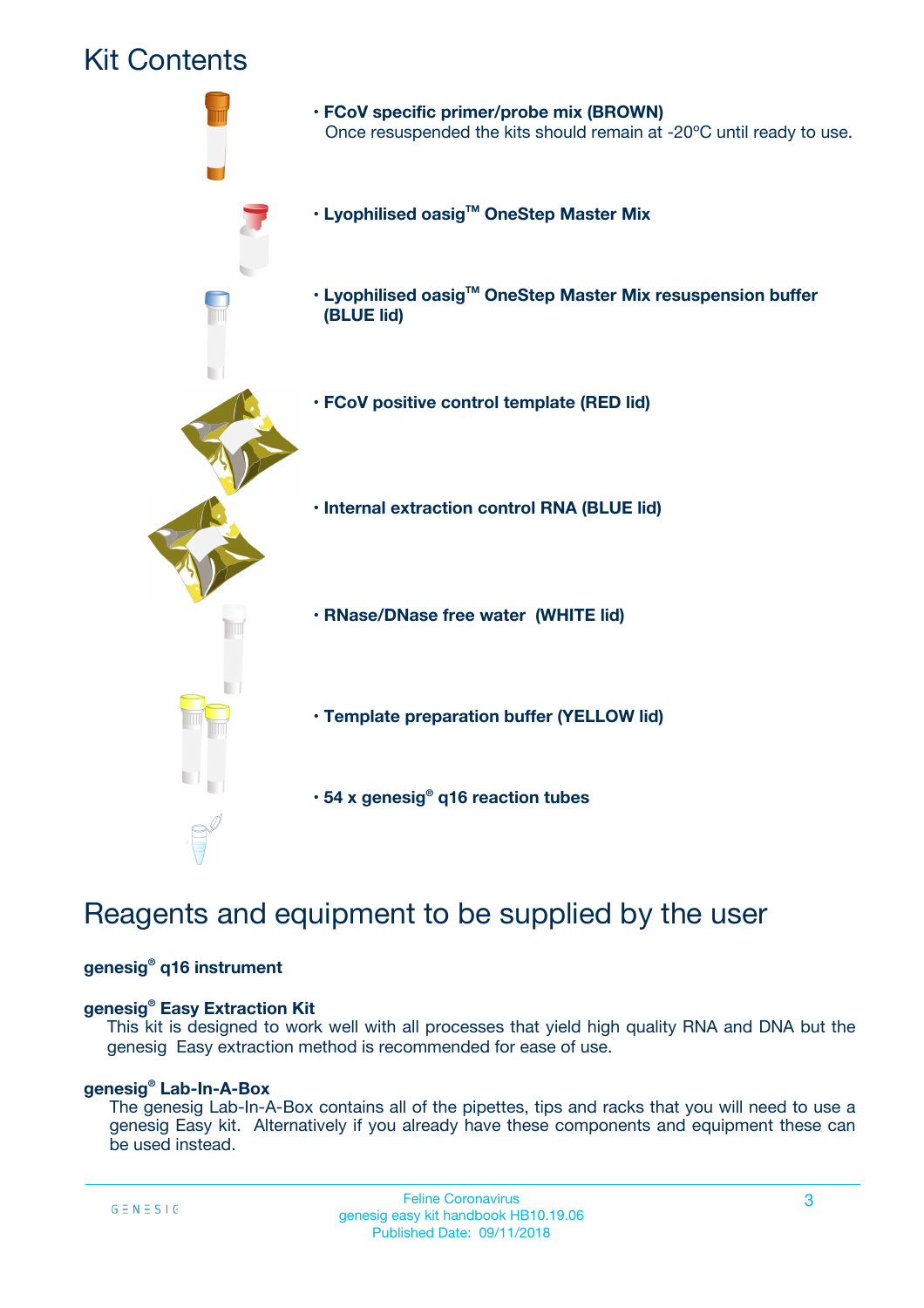## Step-by-step guide

### 1. Resuspend the test components



Use the blue pipette to transfer 500µ**l\*** of the oasig OneStep Master Mix resuspension buffer into the tube of lyophilised oasig OneStep Master Mix and mix well by gently swirling.

**\***Transfering 525µl of the oasig OneStep Master Mix resuspension buffer to your oasig OneStep Master Mix (instead of the 500µl recommended above) will enable you to take full advantage of the 50 reactions by accounting for volume losses during pipetting. In order to do so with the genesig Easy fixed volume pipettes use 1x blue, 2x red and 1x grey pipettes to make the total volume. Please be assured that this will not adversely affect the efficiency of the test.



Then use the blue pipette to transfer 500µl of water into the brown tube labelled FCoV primers/probe. Cap and shake tube to mix. A thorough shake is essential to ensure that all components are resuspended. **Failure to mix well can produce poor kit performance.**

These components are now ready to use.

Store them in the freezer from hereon.

#### Top tip

- Ensure that the primer/probe mix is mixed thoroughly before each use by shaking.
- Once resuspended do not expose genesig Easy kit to temperatures above -20°C for longer than 30 minutes at a time.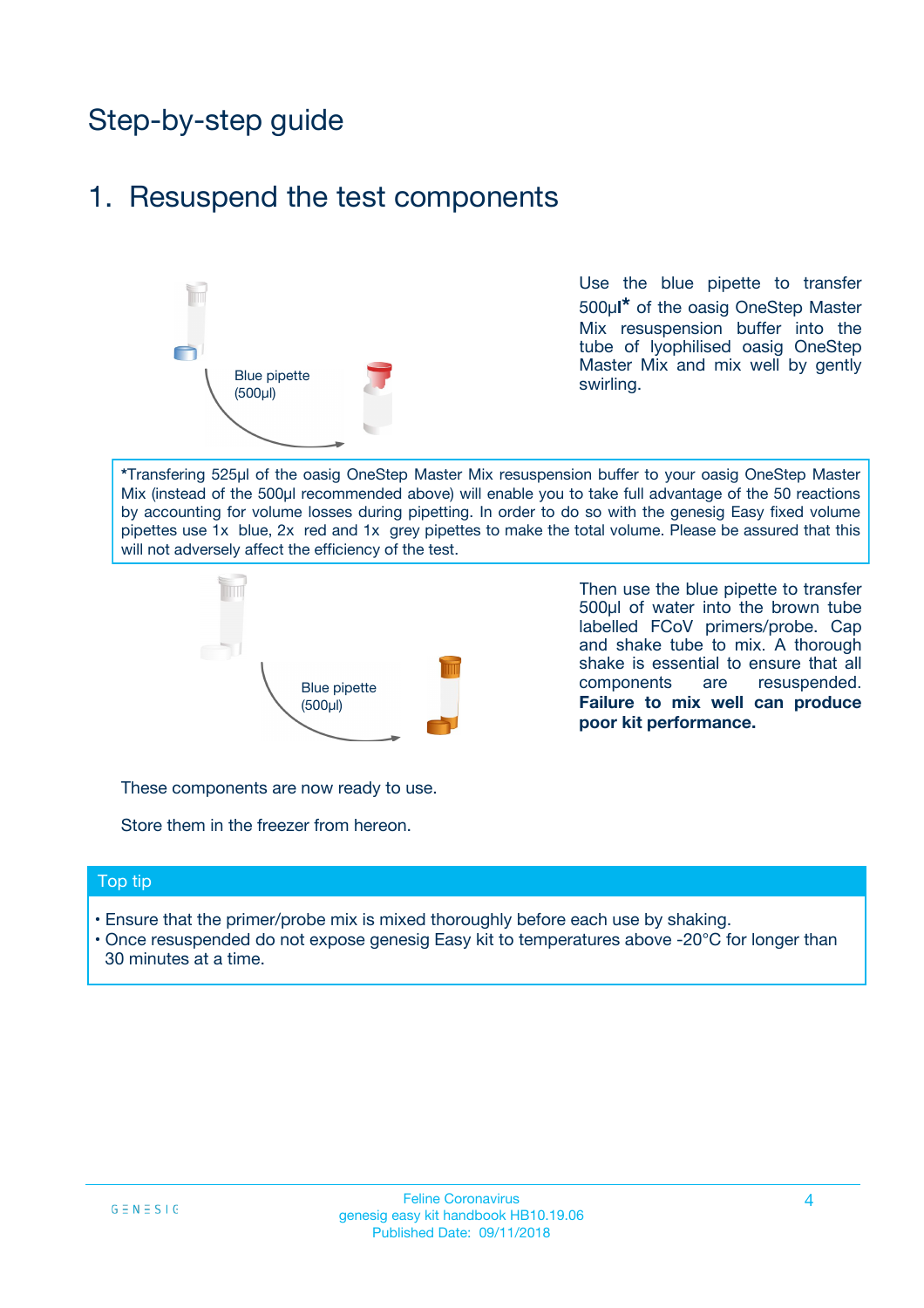## 2. Internal extraction control



Use the blue pipette to transfer 1000µl (2 x 500µl) of template preparation buffer into the Internal Extraction Control RNA tube. Cap and shake tube to mix.

Your kit contains Internal Extraction Control RNA. This is added to your biological sample at the beginning of the RNA extraction process. It is extracted along with the RNA from your target of interest. The q16 will detect the presence of this Internal Extraction Control RNA at the same time as your target. This is the ideal way to show that your RNA extraction process has been successful.

#### **If you are using an alternative extraction kit:**

Use the red pipette to transfer 10µl of Internal Extraction Control RNA to your sample **after** the lysis buffer has been added then follow the rest of the extraction protocol.

#### **If using samples that have already been extracted:**

Use the grey pipette to transfer 5µl of Internal Extraction Control RNA to your extracted sample.

### 3. Add primer/probe mix to all reaction tubes





For every reaction to be run, use the grey pipette to add 5µl of your FCoV primers/probe mix to every tube.

#### Top tip

- Always pipette the primer/probe mix directly into the bottom of the tube.
- You can label the tube lids to aid your reaction setup but avoid labelling tube sides.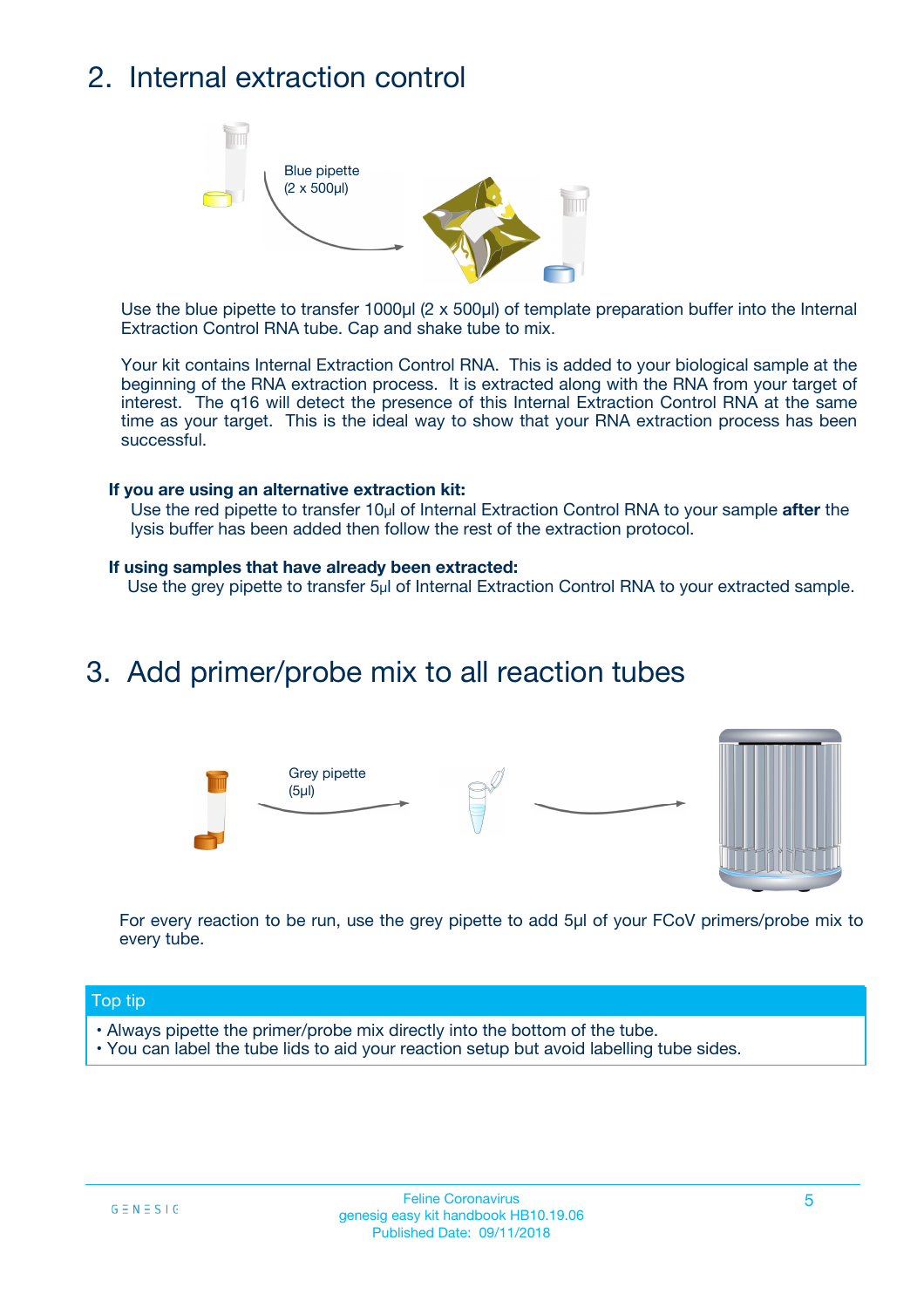# 4. Add Master Mix to all reaction tubes



For every reaction to be run, use the red pipette to add 10µl of the oasig OneStep Master Mix to the tubes containing primer/probe mix.

Move swiftly to begin your q16 run, as any delay after the oasig OneStep Master Mix has been added can effect the sensitivity of your test.

#### Top tip

**•** Always add the oasig OneStep Master Mix to the side of the tube to reduce the introduction of bubbles.

### 5. Negative control



For each test you will require a negative control. Instead of RNA water is used. This sample should typically prove negative thus proving that all of your positive samples really are positive.

To create a negative control reaction simply use the grey pipette to add 5µl of the water to the required reaction tubes. Close these tubes after adding the water.

Because some genesig kit targets are common in the environment you may occasionally see a "late" signal in the negative control. The q16 software will take this into account accordingly.

#### Top tip

**•** Always add the water to the side of the tube to reduce the introduction of bubbles.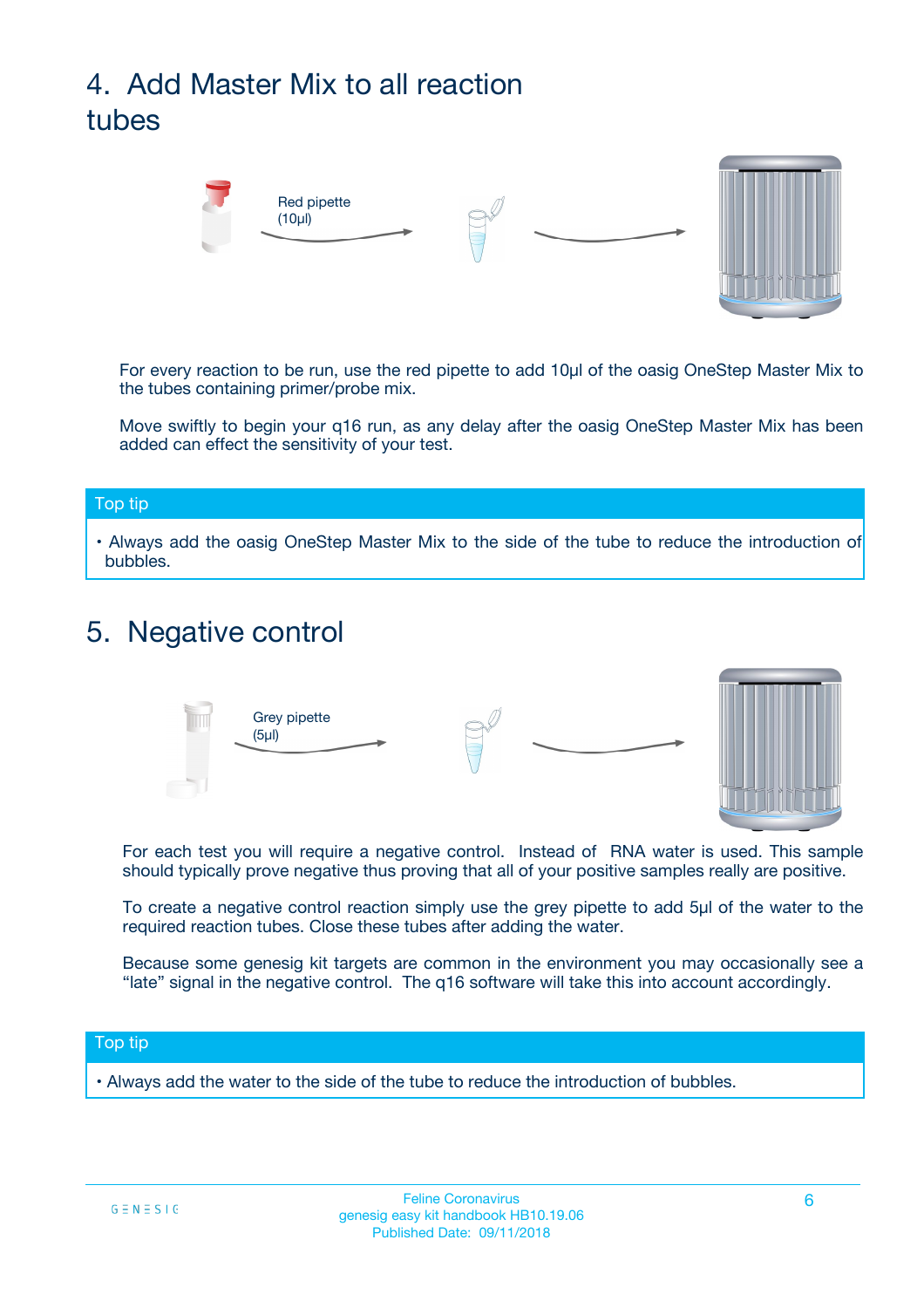## 6. Set up a test





For each sample you wish to analyse, use the grey pipette to add 5µl of your RNA sample to the required reaction tubes. Close these tubes after adding the sample. Always change pipette tips between samples.

#### Top tip

**•** Always add the RNA sample to the side of the tube to reduce the introduction of bubbles.

## 7. Positive control



Use the blue pipette to transfer 500µl of template preparation buffer into the positive control template tube. Cap and shake tube to mix.

Each time you run a test you will require a positive control. This is a small portion of RNA from your target of interest. It serves two purposes:

1. It will always test positive so it shows that everything is working as it should be.

2. The q16 software knows how much RNA is present in the positive control. So it can automatically compare your sample of interest with the positive control to calculate the amount of target RNA in your sample.

To create a positive control reaction simply use 5µl of the positive control instead of your RNA sample.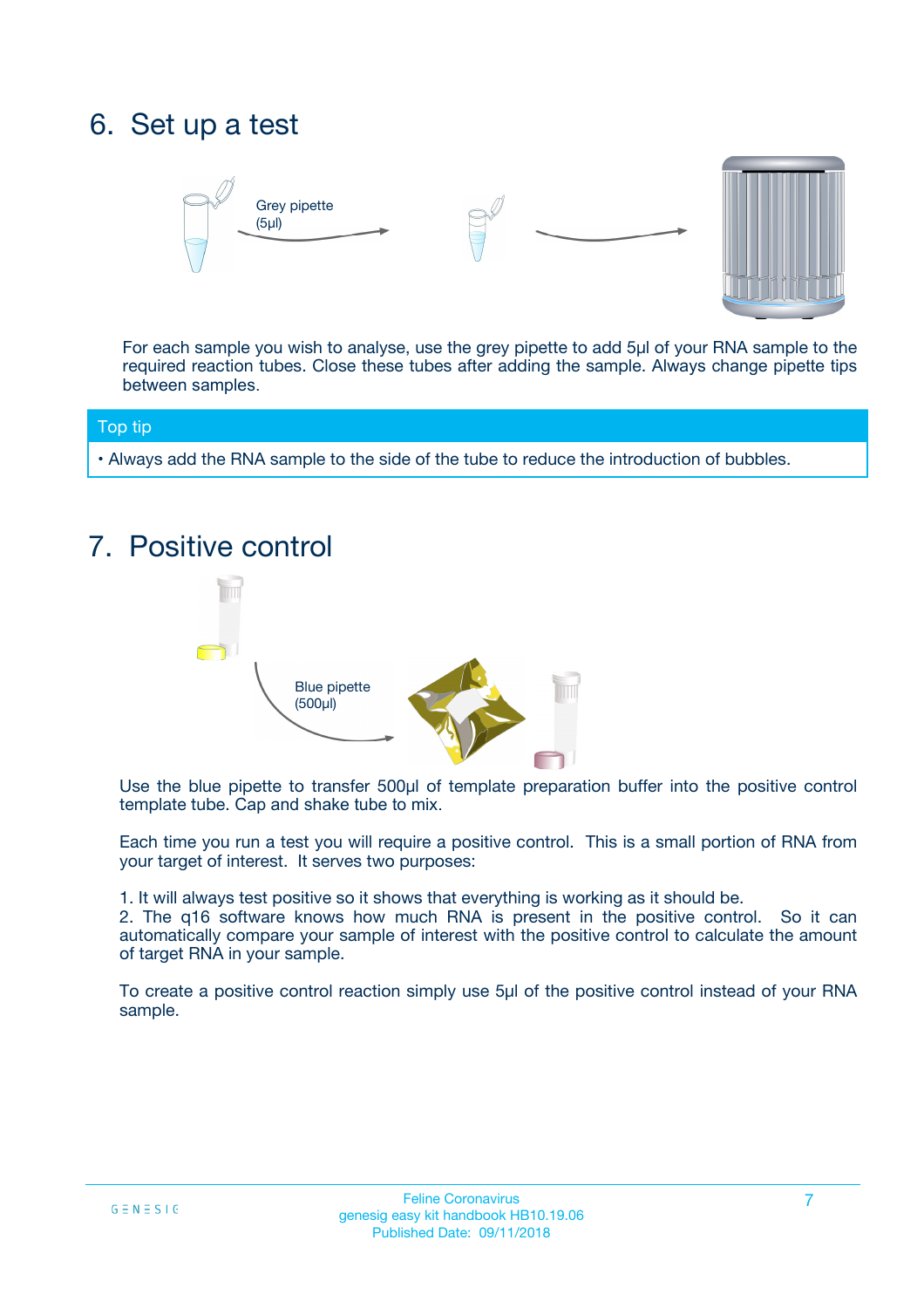



Take great care when setting up your positive control. The positive control template has the potential to give you a false positive signal in your other samples. Set positive controls up last after all other sample tubes are closed. Always change pipette tips between samples. You may even choose to set up positive controls in a separate room.

#### Top tip

**•** Always add the positive control template to the side of the tube to reduce the introduction of bubbles.

## 8. Running the test

Place the tubes into the correct positions in your q16 as defined by the software, this may include positioning of empty tubes to ensure that the q16 lid is balanced. The run can then be started.

|                         | genesig q16 PCR software - 1.2<br><b>Open Experiments:</b><br>Unsaved (New Experiment 2<br>$\blacktriangledown$                                                                                      | <b>E</b> Open<br>Save<br>$\sqrt{2}$ New                                   | $\Box$<br>Save As<br>$G \equiv N \equiv S \mid G$<br><b>B</b> Close<br><b>X</b> Configuration                    |
|-------------------------|------------------------------------------------------------------------------------------------------------------------------------------------------------------------------------------------------|---------------------------------------------------------------------------|------------------------------------------------------------------------------------------------------------------|
| Stages:<br><b>Notes</b> | Setup<br><b>Results</b>                                                                                                                                                                              | <b>Samples</b>                                                            |                                                                                                                  |
| <b>Notes</b>            | <b>Name and Details</b><br>New Experiment 2017-10-26 11:06<br>Kit type: genesig® Easy Target Detection kit<br>Instrument Id.:<br>Run Completion Time:<br>$\blacktriangle$<br>$\overline{\mathbf{v}}$ | Color<br>Name<br>Sample 1<br>Sample 2<br>Sample 3<br>Sample 4<br>Sample 5 | <b>Tests</b><br>Note<br>Color<br>Note<br>Name<br>على<br>4<br>Test 1<br>$\equiv$<br>$\equiv$<br>一个<br>借<br>÷<br>⊕ |
| <b>Well Contents</b>    |                                                                                                                                                                                                      |                                                                           | Run                                                                                                              |
| Pos.                    | Test                                                                                                                                                                                                 | Sample                                                                    | <b>Run Status</b>                                                                                                |
| $\blacktriangleleft$    | Test 1                                                                                                                                                                                               | Negative Control                                                          | $\blacktriangle$                                                                                                 |
| $\overline{2}$          | Test 1                                                                                                                                                                                               | Positive Control                                                          |                                                                                                                  |
| 3                       | Test 1                                                                                                                                                                                               | Sample 1                                                                  | Show full log                                                                                                    |
| $\overline{4}$          | Test 1                                                                                                                                                                                               | Sample 2                                                                  |                                                                                                                  |
| 5                       | Test 1                                                                                                                                                                                               | Sample 3                                                                  | <b>Run Control</b>                                                                                               |
| 6                       | Test <sub>1</sub>                                                                                                                                                                                    | Sample 4                                                                  |                                                                                                                  |
| $\overline{7}$          | Test 1                                                                                                                                                                                               | Sample 5                                                                  |                                                                                                                  |
| 8                       |                                                                                                                                                                                                      |                                                                           | $\triangleright$ Start Run<br>■ Abort Run                                                                        |
|                         |                                                                                                                                                                                                      |                                                                           | $\overline{\mathbf{v}}$                                                                                          |

#### Top tip

- Before loading tubes into the q16, check for bubbles! Flick the bottom of the tubes to remove any bubbles that may have formed during the test setup.
- Apply centrifugal force with a sharp wrist action to ensure all solution is at the bottom of the reaction tube.
- When repeating a test you can use a previous file as a template by clicking 'open' then selecting File name > Files of Type > Experiment file as template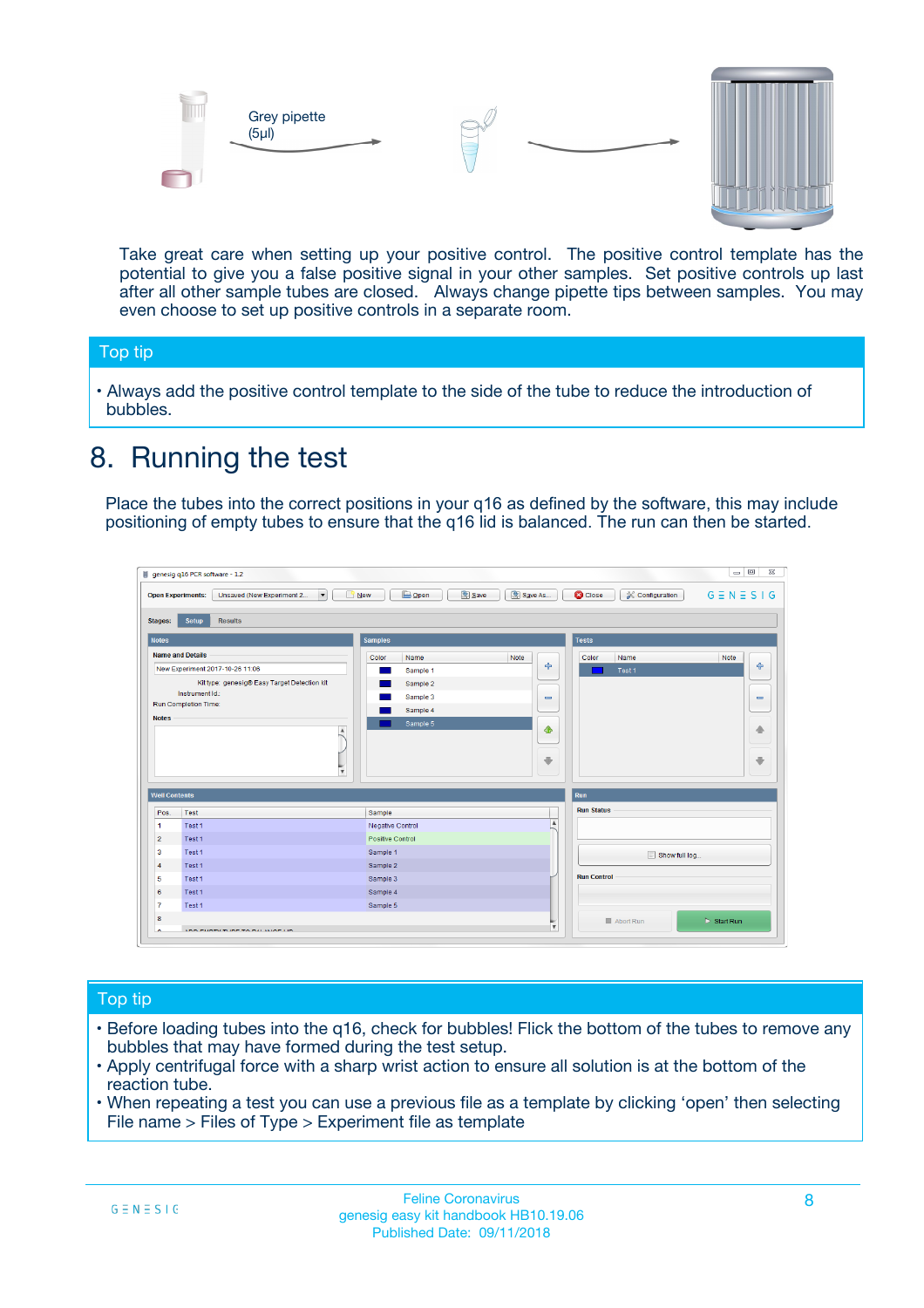### What do my results mean?

Analysis of your data is carried out automatically by the genesig q16. The following information is designed to help you fully understand a result or to troubleshoot:

### "Positive"

#### **Explanation**

Your sample has produced a positive result. Your target of interest is present and you can use the reported quantity.

### "Negative"

#### **Explanation**

Your sample has produced a negative result. The target is not present in your sample.

### "Test contaminated"

#### **Explanation**

The Negative Control should be completely free of any DNA/RNA. If you see this error message it means that at some point during the setup, the Negative Control has been contaminated with DNA/RNA and has given a positive signal. This contamination has invalidated the test. The Positive Control and your test samples are both possible sources of contaminating DNA/RNA. The genesig q16 reaction tubes from previous runs will also contain very high amounts of DNA so it is important that these are carefully disposed of after the run is completed and NEVER OPENED. It may be the case that your kits have become contaminated which will lead to the same problem occurring repeatedly.

#### **Solutions**

1. Clean your working area using a commercial DNA remover solution to ensure the area is DNA free at the start of your run and re-run the test.

2. If the problem persists then the kit has become contaminated and it will have to be discarded and replaced with a new kit. When you open the new kit, run a simple test to show that changing the kit has solved the problem. Prepare a test which includes only the Positive Control, the Negative Control and one 'mock sample'. For the 'mock sample' add water instead of any sample RNA. The result for the Negative Control and the mock sample should be negative indicating that contamination is no longer present.

#### **Preventive action**

An ideal lab set-up has a 'Clean area' where the test reagents are prepared and a 'sample area' where DNA/RNA samples and the Positive Control template are handled. The best workflow involves setting up all the test components (excluding the positive control template) in the clean area and then moving the tests to the sample area for sample and Positive Control addition. If this method is followed then the kit components are always kept away from possible sources of contamination. For extra security the Negative Control can be completely prepared and sealed in the clean area. All work areas should be decontaminated regularly with DNA remover.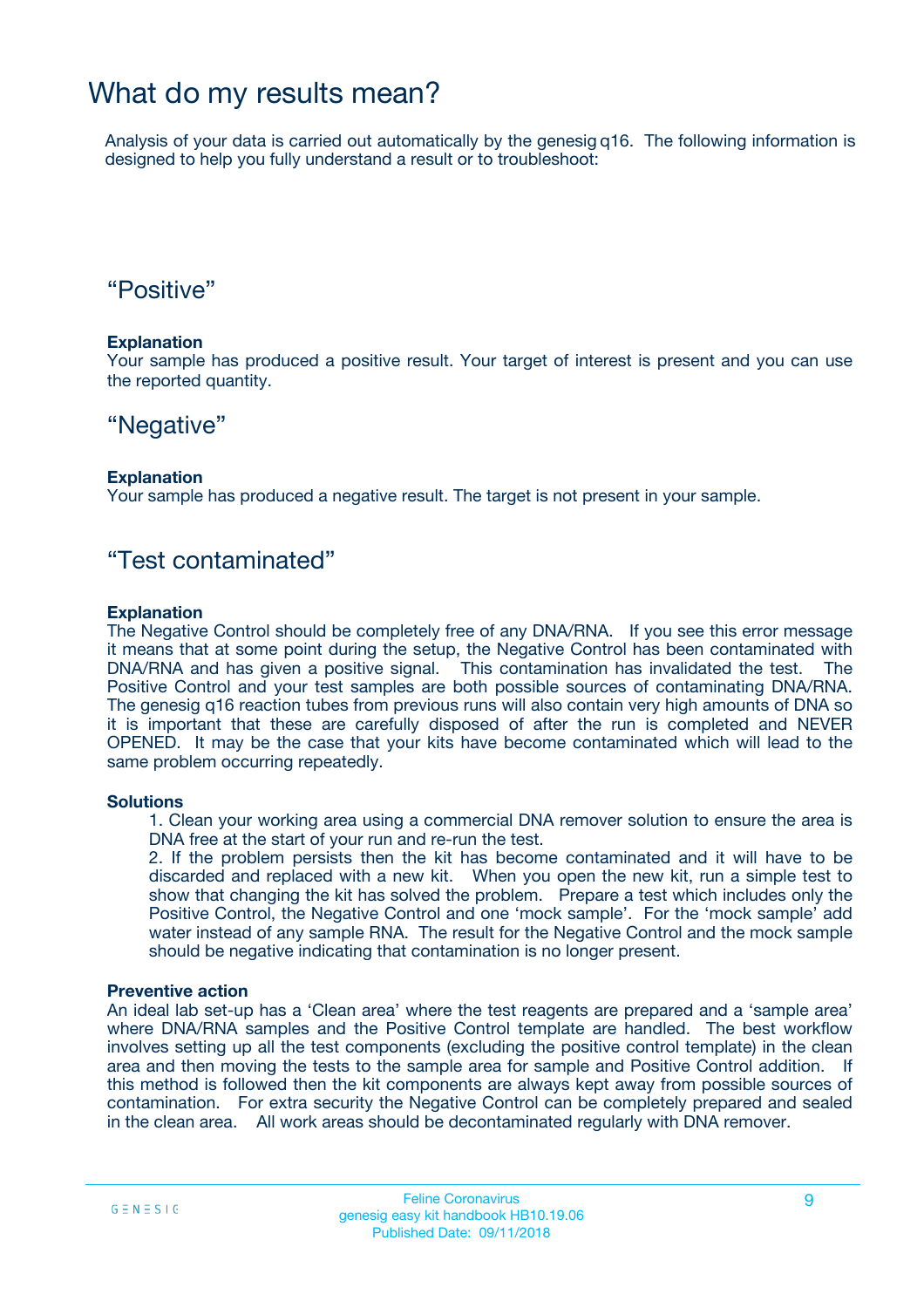### "Sample preparation failed"

#### **Explanation**

The test has failed because the quality of the sample was not high enough. The Internal Extraction Control component identifies whether the sample has been prepared correctly and is of suitable quality. This error message means that this quality control test has failed and the sample quality is not high enough for analysis.

#### **Solutions**

1. Check the sample preparation protocol for any user errors then repeat.

2. Poor quality samples can result from overloading the sample preparation protocol with too much starting material. Try reducing the amount of starting material then repeat.

3. Failing to add the Internal Extraction Control RNA to your sample during the sample preparation protocol can also lead to a reported result of "sample preparation failed". Ensure that this step has not been overlooked or forgotten. If your samples are derived from an archive store or from a process separate from your genesig Easy extraction kit; you must add 5µl of Internal Extraction Control RNA into each 0.5ml of your sample to make it suitable for use on the q16.

### "Positive result, poor quality sample"

#### **Explanation**

The test is positive so if you are only interested in obtaining a 'present or absent' answer for your sample then your result is reliable. However, the test contains an Internal Extraction Control component that identifies if the sample is of high quality. This quality control test has failed and the sample is not therefore of high enough quality to accurately calculate the exact copy number of RNA present. If you require quantitative information for your sample then proceed with the solutions below.

#### **Solutions**

1. For appropriate solutions, read the "Sample preparation failed" section of this handbook.

### "Test failed"

#### **Explanation**

The test has failed because the Positive Control has not worked. The Positive Control is present to show that all aspects of the test are working correctly together. When this control test fails, the test as a whole is invalidated. This finding indicates that a problem has occurred in the reaction set-up part of the experiment and has nothing to do with sample preparation.

#### **Solutions**

- 1. Check the entire workflow and test set-up to look for any user errors, then repeat the test e.g. have the right colour pipettes and solutions been used with the correct tubes?
- 2. Ensure the positive and negative controls are inserted into the correct wells of your q16.

3. A component of the test may have 'gone off' due to handing errors, incorrect storage or exceeding the shelf life. When you open a new kit, run a simple test to show that changing the kit has solved the problem. Prepare a test which includes only the Positive Control, the Negative Control and one 'mock sample'. For the 'mock sample' add internal control template instead of any sample RNA. If the Positive Control works, the mock sample will now be called as a negative result.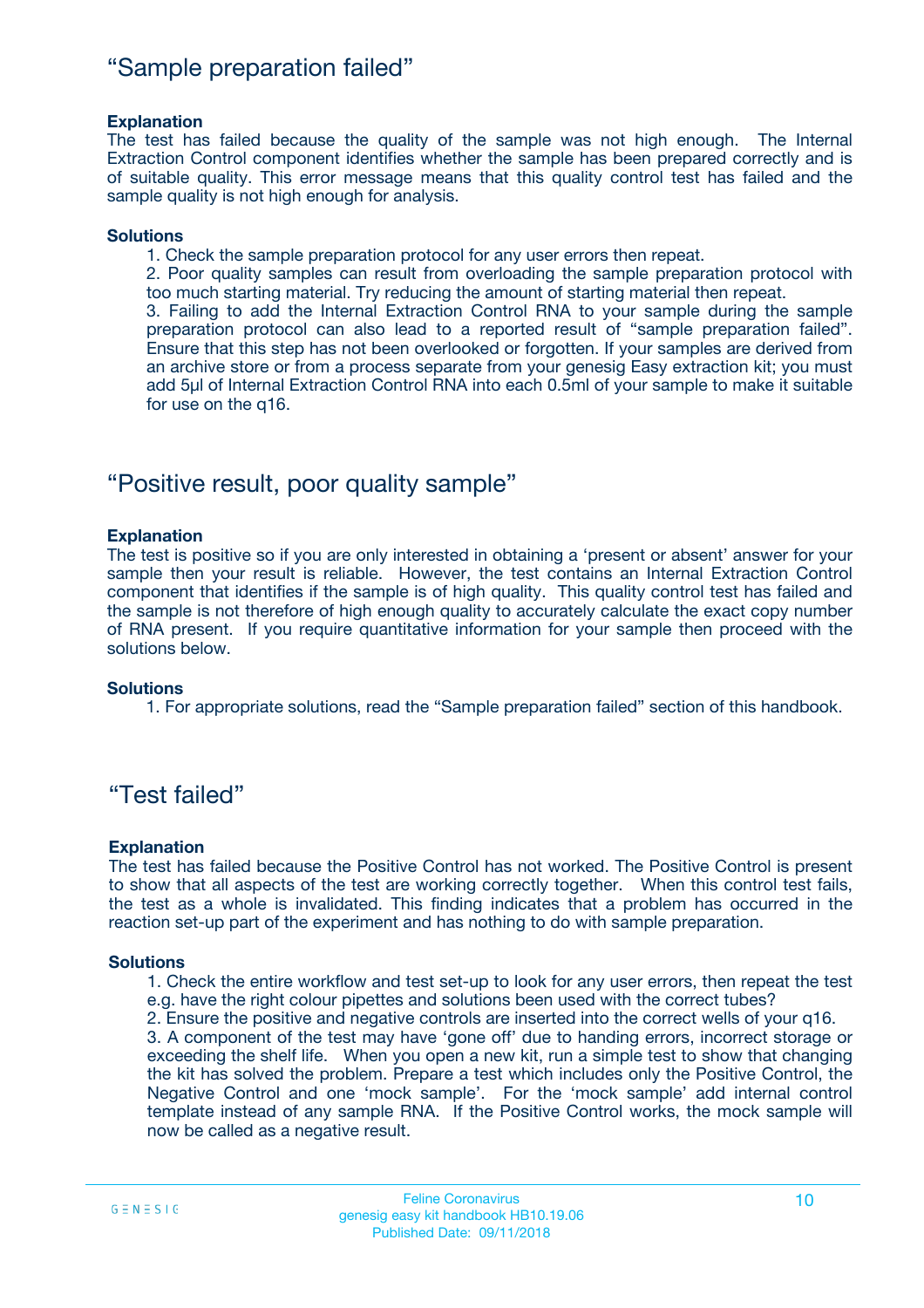### "Test failed and is contaminated"

#### **Explanation**

The Positive Control is indicating test failure, and the Negative Control is indicating test contamination. Please read the "Test Failed" and "Test contamination" sections of this technical support handbook for a further explanation.

#### **Solution**

1. For appropriate solutions, read both the "Test failed" and "Test contaminated" sections of this handbook.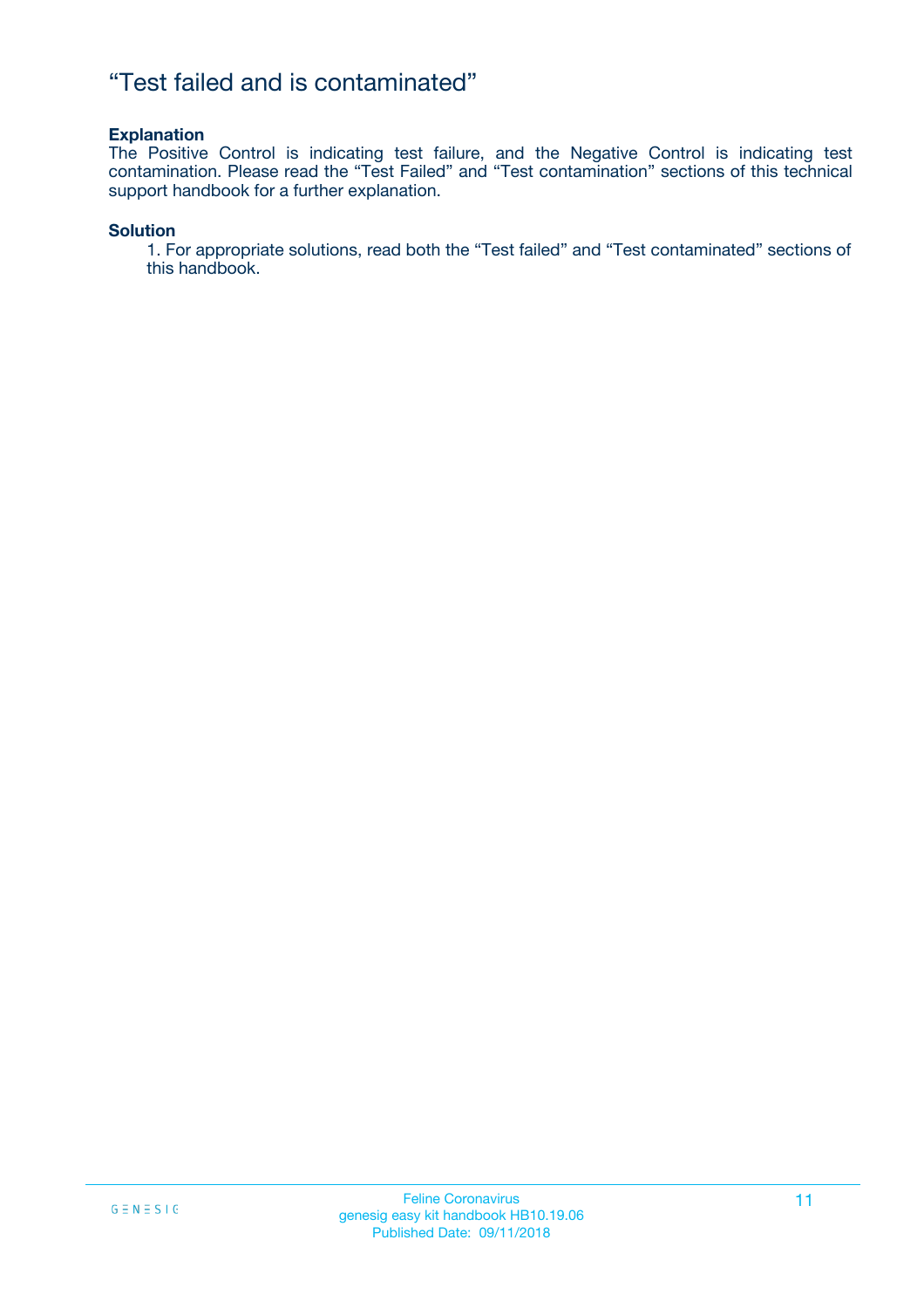## Feline Coronavirus

Feline coronavirus (FCoV) is an enveloped single-stranded RNA virus that infects wild and domestic cats. It has a large, capped, polyadenylated RNA genome of about 29 kb, consisting of 11 open reading frames (ORFs). Two major ORFs encode a replicase, four ORFs encode the structural proteins S (spike), E (envelope), M (membrane) and N (nucleocapsid), and five ORFs encode the nonstructural proteins 3a, 3b, 3c, 7a, and 7b. FCoV most commonly causes an asymptomatic infection or mild diarrhoea but is also associated with a lethal systemic disease, feline infectious peritonitis. As a result, feline coronaviruses are often divided into two groups; the highly pathogenic strains, feline infectious peritonitis viruses (FIPV); and the less severe feline enteric coronaviruses (FECV). FIPV and FECV are very closely related and it has been suggested that FECV and FIPV strains may comprise the extremes of a single population of viruses with a spectrum of pathogenicity or that FIPV is a mutant form of FCoV.

FCoV is shed in the faeces and to a lesser degree in the saliva of infected cats. The primary route of virus transmission is thought to be through the faecal-oral route, leading to virus replication in the oropharynx and in the enterocytes at the tips of villi. There is some evidence of transplacental transmission although this is not common and appears to play little role in the overall epidemiology of feline coronavirus infection. Most cats infected with FCoV eliminate the virus, however those with a weak immune system may experience a systemic infection. FIPV variants of FCoV cause fatal peritonitis where this affects approximately 1% of FCOV infected animals. Cats with a poor cell-mediated immune response develop the acute, effusive or "wet" form of disease, which is an immune complex vasculitis. This causes leakage of fluid from the blood vessels into the abdominal and chest cavities, leading to a distended abdomen, difficulty breathing and compression of the lungs. In cats with partial cell-mediated immunity, the chronic, non-effusive or "dry" form develops, with pyogranulomatous or granulomatous lesions occurring in multiple tissues and organs. Dry FIP may become effusive in the terminal stages of the disease, when the immune system collapses.

The most obvious clinical sign of effusive form of disease is the accumulation of fluid within the abdomen or chest with associated breathing difficulties. Other symptoms include lack of appetite, fever, weight loss, jaundice, and diarrhoea. In the non-effusive form, lesions commonly occur in eyes and central nervous system which may cause seizures or paralysis. Granulomas may also be found in the peritoneal cavity, leading to more diverse, and often more vague, clinical signs. Less severe infection may lead to a runny nose, discharge from the eyes or mild diarrhoea.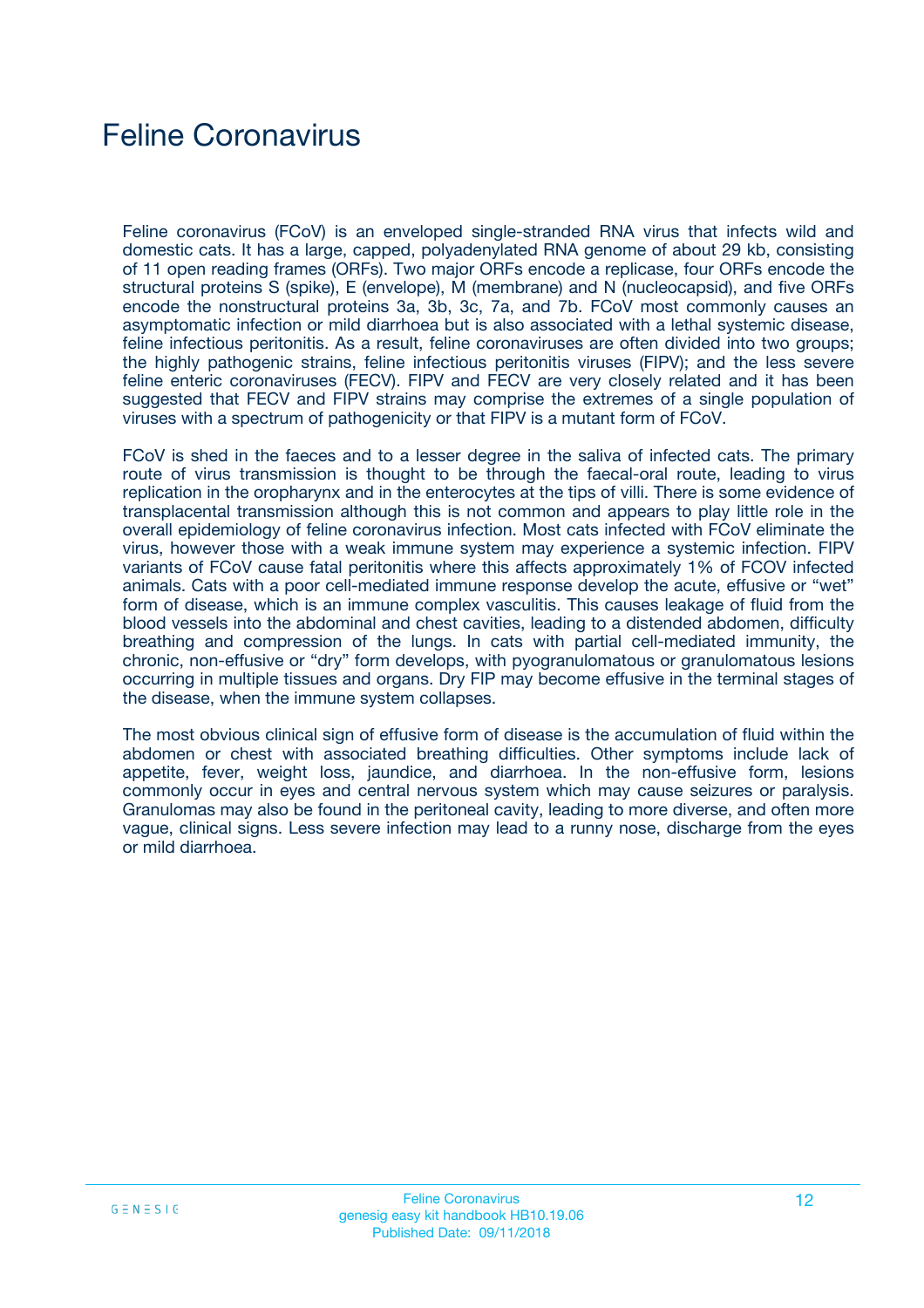## **Specificity**

The Primerdesign genesig Kit for Feline Coronavirus (FCoV) genomes is designed for the in vitro quantification of FCoV genomes. The kit is designed to have a broad detection profile. Specifically, the primers represent 100% homology with over 95% of the NCBI database reference sequences available at the time of design.

The dynamics of genetic variation means that new sequence information may become available after the initial design. Primerdesign periodically reviews the detection profiles of our kits and when required releases new versions.

Mutations in feline coronavirus (FCoV) sequence have been shown to give rise to feline infection peritonitis virus (FIPV). The kit will detect both FCoV and FIPV

If you require further information, or have a specific question about the detection profile of this kit then please send an e.mail to enquiry@primerdesign.co.uk and our bioinformatics team will answer your question.